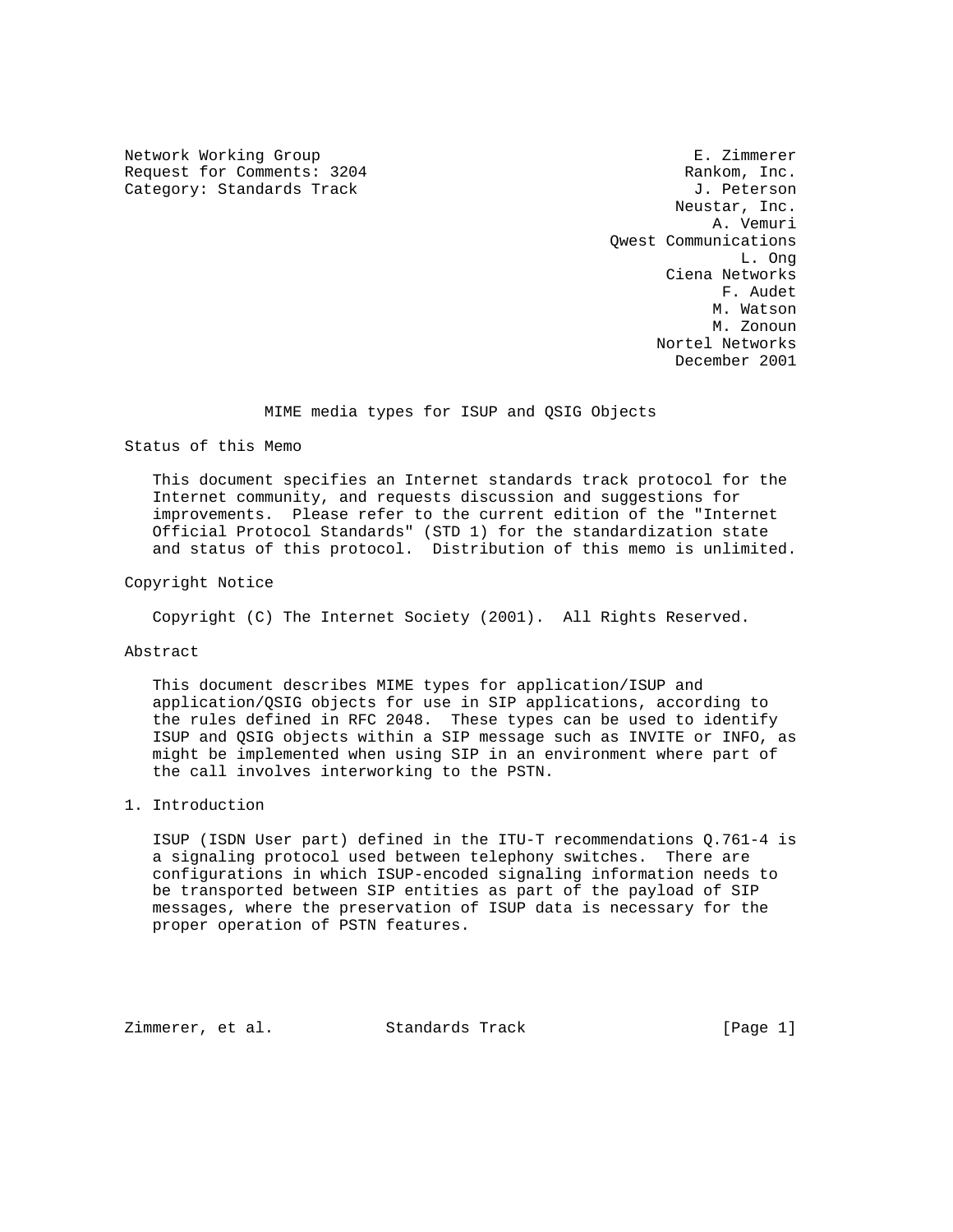QSIG is the analogous signaling protocol used between private branch exchanges to support calls within private telephony networks. There is a similar need to transport QSIG-encoded signaling information between SIP entities in some environments.

 This document is specific to this usage and would not apply to the transportation of ISUP or QSIG messages in other applications. These media types are intended for ISUP or QSIG application information that is used within the context of a SIP session, and not as general purpose transport of SCN signaling.

 The definition of media types for ISUP and QSIG application information does not address fully how the non-SIP and SIP entities exchanging messages determine or negotiate compatibility. It is assumed that this is addressed by alternative means such as the configuration of the interworking functions.

 This is intended to be an IETF approved MIME type, and to be defined through an RFC. NOTE: usage of Q.SIG within SIP is neither endorsed nor recommended as a result of this MIME registration.

3. Proposed new media types

 ISUP and QSIG messages are composed of arbitrary binary data that is transparent to SIP processing. The best way to encode these is to use binary encoding. This is in conformance with the restrictions imposed on the use of binary data for MIME (RFC 2045 [3]). It should be noted that the rules mentioned in the RFC 2045 apply to Internet mail messages and not to SIP messages. Binary has been preferred over Base64 encoding because the latter would only result in adding bulk to the encoded messages and possibly be more costly in terms of processing power.

3.1 ISUP Media Type

This media type is defined by the following information:

 Media type name: application Media subtype name: ISUP Required parameters: version Optional parameters: base Encoding scheme: binary Security considerations: See section 5.

 The ISUP message is encapsulated beginning with the Message Type Code (i.e., omitting Routing Label and Circuit ID Code).

Zimmerer, et al. Standards Track [Page 2]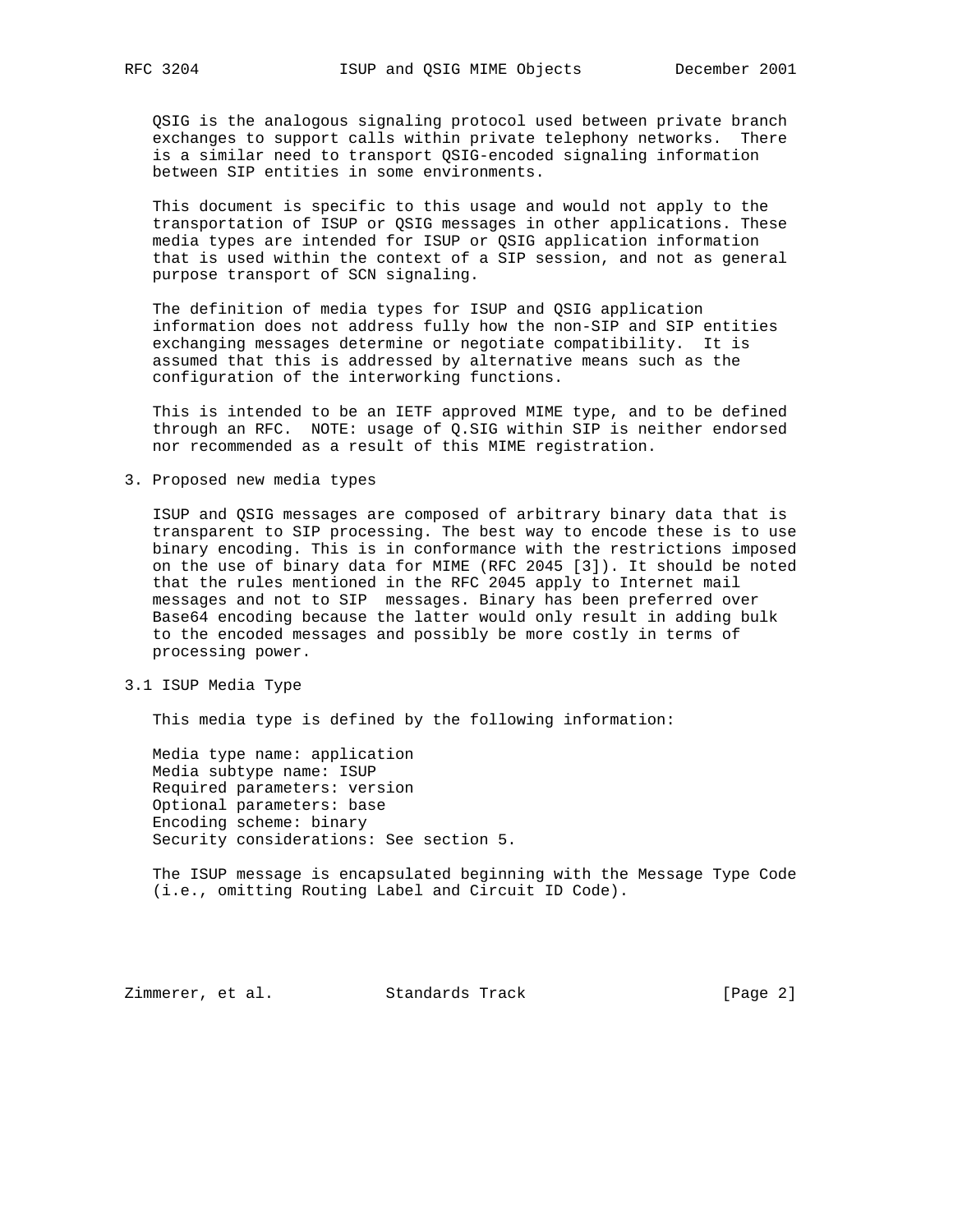The use of the 'version' parameter allows network administrators to identify specific versions of ISUP that will be exchanged on a bilateral basis. This enables a particular client such as a SoftSwitch/Media Gateway Controller to recognize and parse the message correctly, or (possibly) to reject the message if the specified ISUP version is not supported. This specification places no constraints on the values that may be used in 'version'; these are left to the discretion of the network administrator.

 This 'version' could, for example, be used to identify a network specific implementation of ISUP, e.g., X-NetxProprietaryISUPv3, or to identify a well-known standard version of ISUP, e.g., itu-t or ansi.

 A 'base' parameter can optionally be included in some cases (e.g., if the receiver may not recognize the 'version' string) to specify that the encapsulated ISUP can also be processed using the identified 'base' specification. Table 1 provides a list of 'base' values supported by the 'application/ISUP' media type, including whether or not the forward compatibility mechanism defined in ITU-T 1992 ISUP is supported.

Table 1: ISUP 'base' values

| base       | protocol             | compatibility |
|------------|----------------------|---------------|
| itu-t88    | ITU-T Q.761-4 (1988) | no            |
| $itu-t92+$ | ITU-T Q.761-4 (1992) | yes           |
| ansi88     | ANSI T1.113-1988     | no            |
| ansi00     | ANSI T1.113-2000     | yes           |
| etsi121    | ETS 300 121          | no            |
| etsi356    | ES 300 356           | yes           |
| qr317      | BELLCORE GR-317      | no            |
| ttc87      | JT-Q761-4(1987-1992) | no            |
| $ttc93+$   | $JT-O761-4(1993-)$   | yes           |

 The Content-Disposition header [5] may be included to describe how the encapsulated ISUP is to be processed, and in particular what the handling should be if the received Content-Type is not recognized. The default disposition-type for an ISUP message body is "signal". This type indicates that the body part contains signaling information associated with the session, but does not describe the session.

 Supplementing the description of the Content-Disposition header in [5], as well as any characterization of the Content-Disposition header in the SIP standard, is the following BNF describing disposition-types and disposition-params that may be used in the header of ISUP and QSIG MIME bodies.

Zimmerer, et al. Standards Track [Page 3]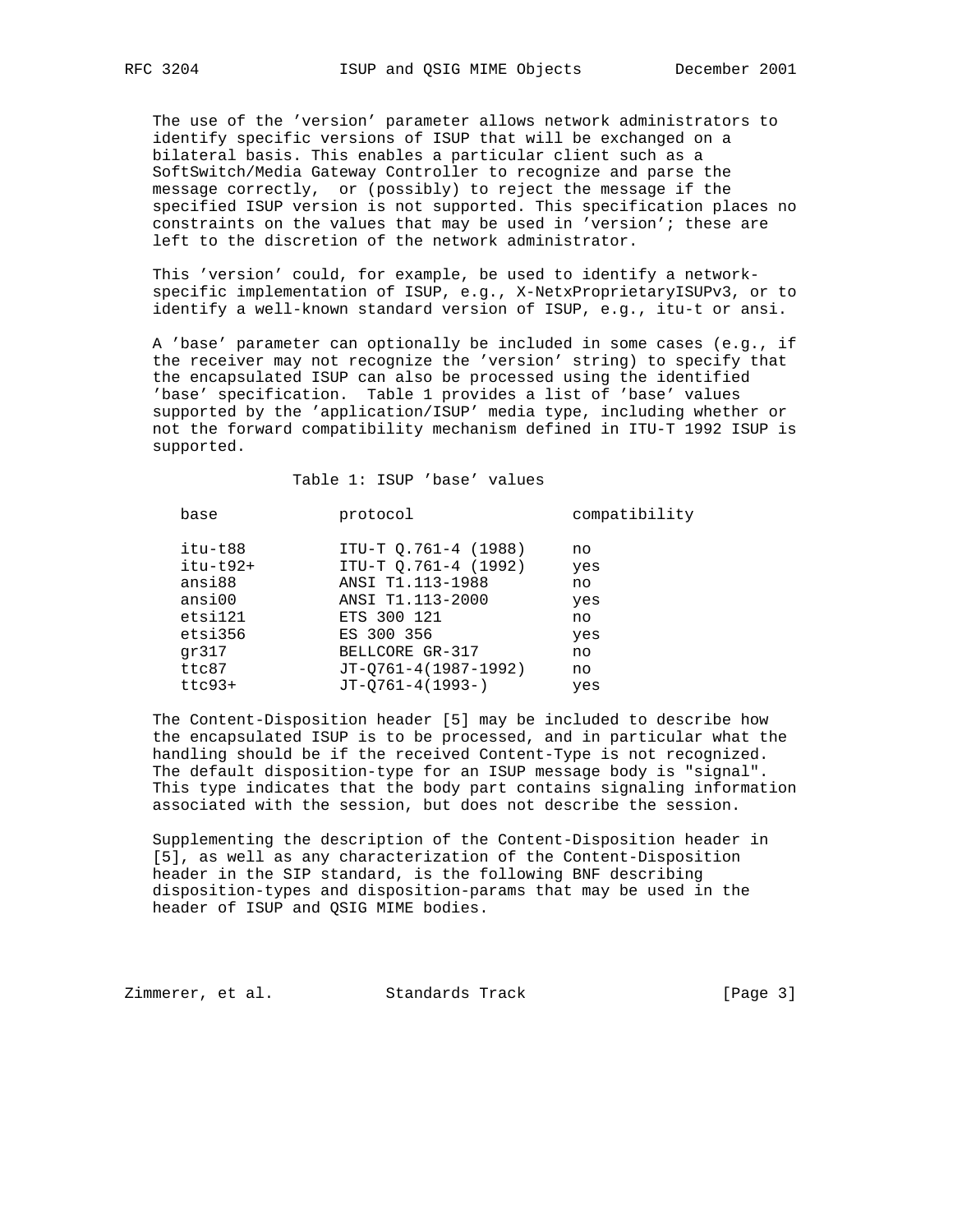| Content-Disposition    | = "Content-Disposition" ":"<br>disposition-type *( ";" disposition-param ) |
|------------------------|----------------------------------------------------------------------------|
| disposition-type       | = "signal"   disp-extension-token                                          |
| disposition-param      | $=$ "handling" "="                                                         |
|                        | ( "optional"   "required"   other-handling )<br>generic-param              |
| other-handling         | token                                                                      |
| disp-extension-token = | token                                                                      |

 A full definition of the use of the "handling" parameter is given in the IANA Considerations section below. The following is how a typical header would look ('base' may be omitted):

 Content-Type: application/ISUP; version=nxv3; base=etsi121 Content-Disposition: signal; handling=optional

3.2 QSIG Media Type

 The application/QSIG media type is defined by the following information:

 Media type name: application Media subtype name: QSIG Required parameters: none Optional parameters: version Encoding scheme: binary Security considerations: See section 5.

 The use of the 'version' parameter allows identification of different QSIG variants. This enables the terminating Connection Server to recognize and parse the message correctly, or (possibly) to reject the message if the particular QSIG variant is not supported.

 Table 2 is a list of protocol versions supported by the 'application/QSIG' media type.

Table 2: QSIG versions

| version | protocol                                    |  |
|---------|---------------------------------------------|--|
|         |                                             |  |
| iso     | ISO/IEC 11572 (Basic Call) and              |  |
|         | ISO/IEC 11582 (Generic Functional Protocol) |  |

Zimmerer, et al. Standards Track [Page 4]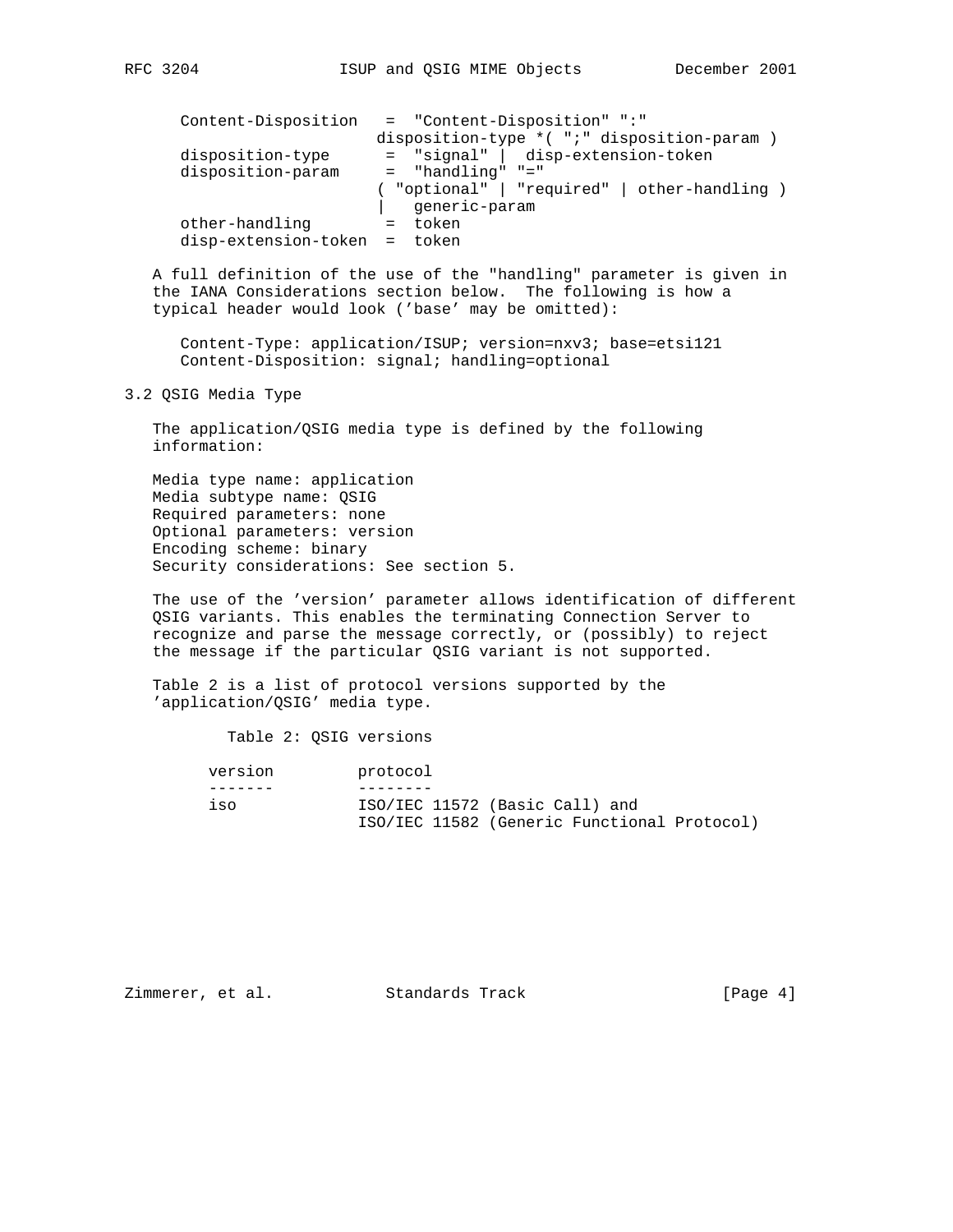The following is how a typical header would look (Content-Disposition not included in this instance):

Content-Type: application/QSIG; version=iso

 The default Content-Disposition disposition-type is "signal" as in an ISUP body part. The "handling" parameter described above can also be used for QSIG bodies.

4. Illustrative examples

4.1 ISUP

 SIP message format requires a Request line followed by Header lines followed by a CRLF separator followed by the message body. To illustrate the use of the 'application/ISUP' media type, below is an INVITE message which has the originating SDP information and an encapsulated ISUP IAM.

 Note that the two payloads are demarcated by the boundary parameter (specified in RFC 2046 [4]) which in the example has the value "unique-boundary-1". This is part of the specification of MIME multipart and is not related to the

 INVITE sip:13039263142@Den1.level3.com SIP/2.0 Via: SIP/2.0/UDP den3.level3.com From: sip:13034513355@den3.level3.com To: sip:13039263142@Den1.level3.com Call-ID: DEN1231999021712095500999@Den1.level3.com CSeq: 8348 INVITE Contact: <sip:jpeterson@level3.com> Content-Length: 436 Content-Type: multipart/mixed; boundary=unique-boundary-1 MIME-Version: 1.0

 --unique-boundary-1 Content-Type: application/SDP; charset=ISO-10646

 $v=0$  o=jpeterson 2890844526 2890842807 IN IP4 126.16.64.4 s=SDP seminar c=IN IP4 MG122.level3.com t= 2873397496 2873404696 m=audio 9092 RTP/AVP 0 3 4 --unique-boundary-1 Content-Type: application/ISUP; version=nxv3; base=etsi121 Content-Disposition: signal; handling=optional

Zimmerer, et al. Standards Track [Page 5]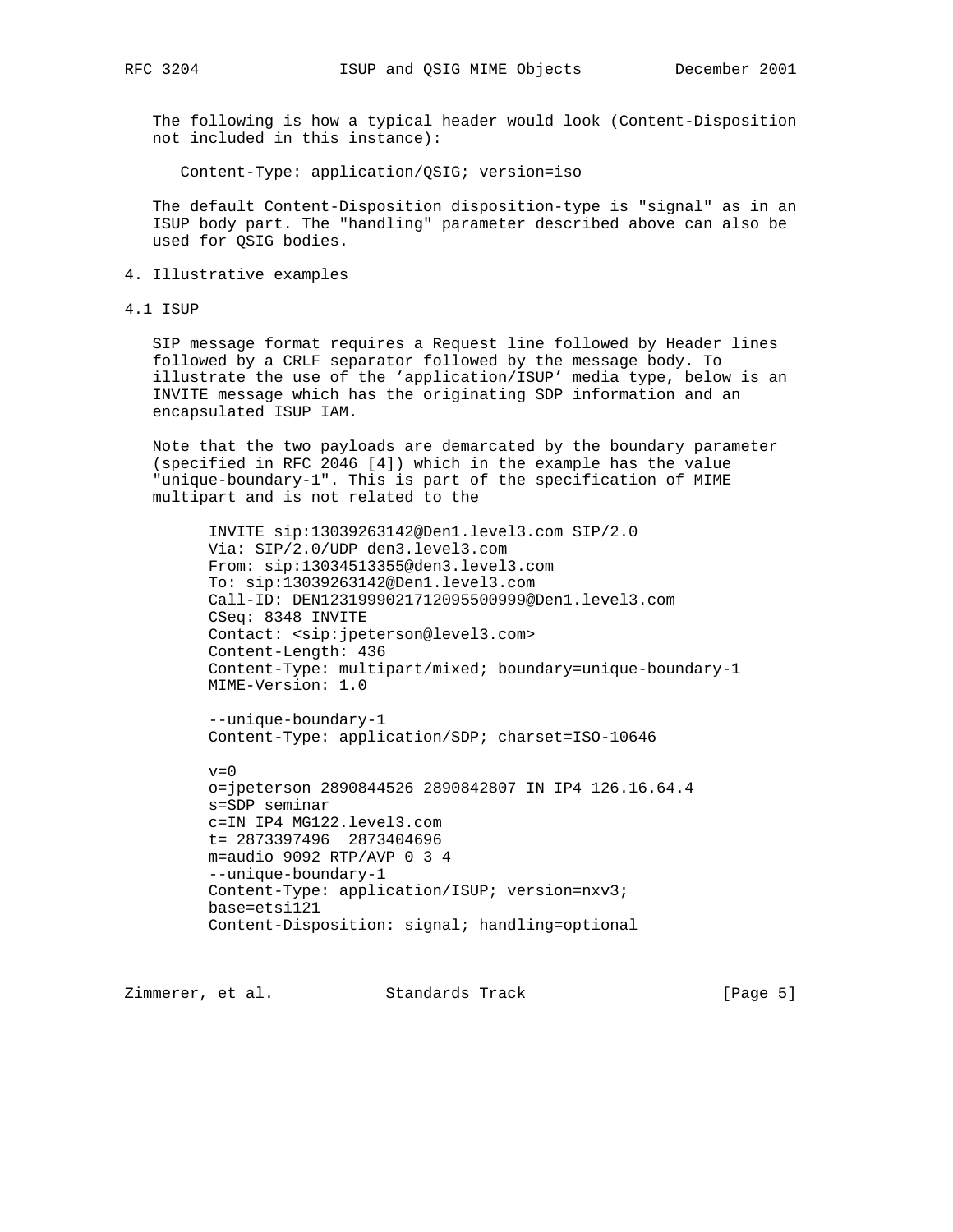01 00 49 00 00 03 02 00 07 04 10 00 33 63 21 43 00 00 03 06 0d 03 80 90 a2 07 03 10 03 63 53 00 10 0a 07 03 10 27 80 88 03 00 00 89 8b 0e 95 1e 1e 1e 06 26 05 0d f5 01 06 10 04 00 --unique-boundary-1--

 Note: Since binary encoding is used for the ISUP payload, each byte is encoded as a byte, and not as a two-character hex representation. Hex digits were used in the document because a literal encoding of those bytes would have been confusing and unreadable.

# 4.2 QSIG

 To illustrate the use of the 'application/QSIG' media type, below is an INVITE message which has the originating SDP information and an encapsulated QSIG SETUP message.

 Note that the two payloads are demarcated by the boundary parameter (specified in RFC 2046 [4]) which in the example has the value "unique- boundary-1". This is part of the specification of MIME multipart and is not related to the 'application/QSIG' media type.

 INVITE sip:14084955072@sc1.nortelnetworks.com SIP/2.0 Via: SIP/2.0/UDP sc10.nortelnetworks.com From: sip:14085655675@sc10.nortelnetworks.com To: sip:14084955072@sc1.nortelnetworks.com Call-ID: 1231999021712095500999@sc12.nortelnetworks.com CSeq: 1234 INVITE Contact: <sip:14085655675@sc10.nortelnetworks.com> Content-Length: 358 Content-Type: multipart/mixed; boundary=unique-boundary-1 MIME-Version: 1.0

 --unique-boundary-1 Content-Type: application/SDP; charset=ISO-10646

 $v=0$ 

 o=audet 2890844526 2890842807 5 IN IP4 134.177.64.4 s=SDP seminar c=IN IP4 MG141.nortelnetworks.com t= 2873397496 2873404696 m=audio 9092 RTP/AVP 0 3 4

Zimmerer, et al. Standards Track [Page 6]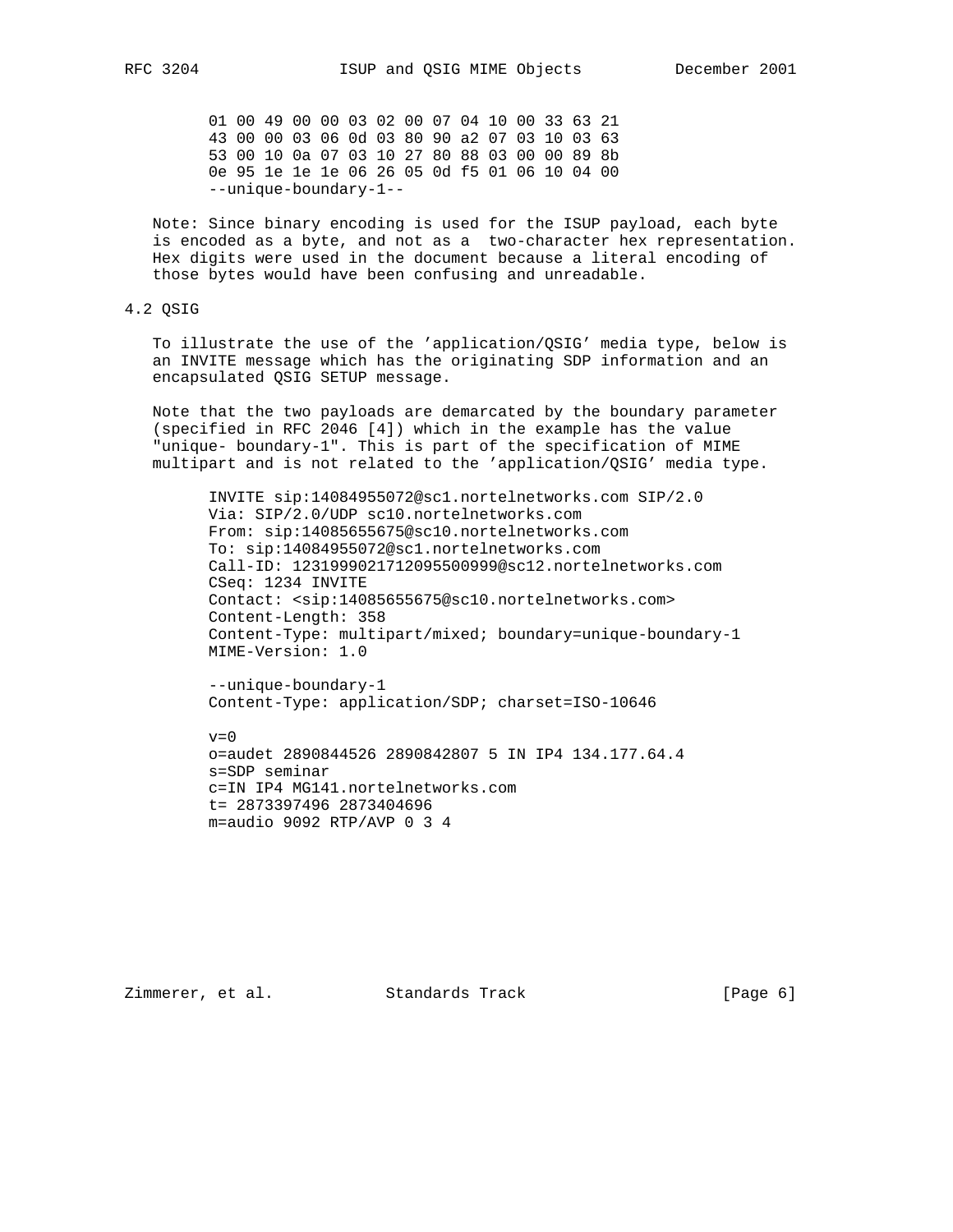--unique-boundary-1 Content-type:application/QSIG; version=iso

 08 02 55 55 05 04 02 90 90 18 03 a1 83 01 70 0a 89 31 34 30 38 34 39 35 35 30 37 32 --unique-boundary-1--

5. Security considerations

 Information contained in ISUP and QSIG bodies may include sensitive customer information, potentially requiring use of encryption.

 Security mechanisms are provided in RFC 2543 (SIP - Session Initiation Protocol) and should be used as appropriate for both the SIP message and the encapsulated ISUP or QSIG body.

6. IANA considerations

 This document registers the "application/ISUP" and "application/QSIG" MIME media types.

 Registrations for the 'version' symbols used within the ISUP and QSIG MIME types must specify a definitive specification reference, identifying a particular issue of the specification, to which the new symbol shall refer. Identifying a definite specification reference requires a review process; the authors recommend that a subject matter expert be designated as described in RFC 2434 [6] under Expert Review.

 Note that where a specification is fully peer-to-peer backwards compatible with a previous issue (i.e., the compatibility mechanism is supported by both), then there is no need for separate symbols to be registered. The symbol for the original specification should be used to identify backwards-compatible upgrades of that specification as well.

 Symbols beginning with the characters 'X-' are reserved for non standard usage (e.g., cases in which a token other than a string representing an issue of an ISUP specification is appropriate for characterizing ISUP within an administrative domain). Such non standard version can only be transmitted between administrative domains in accordance with a bilateral agreement. These symbols should be administered under the Private Use policy described in RFC 2434.

Zimmerer, et al. Standards Track [Page 7]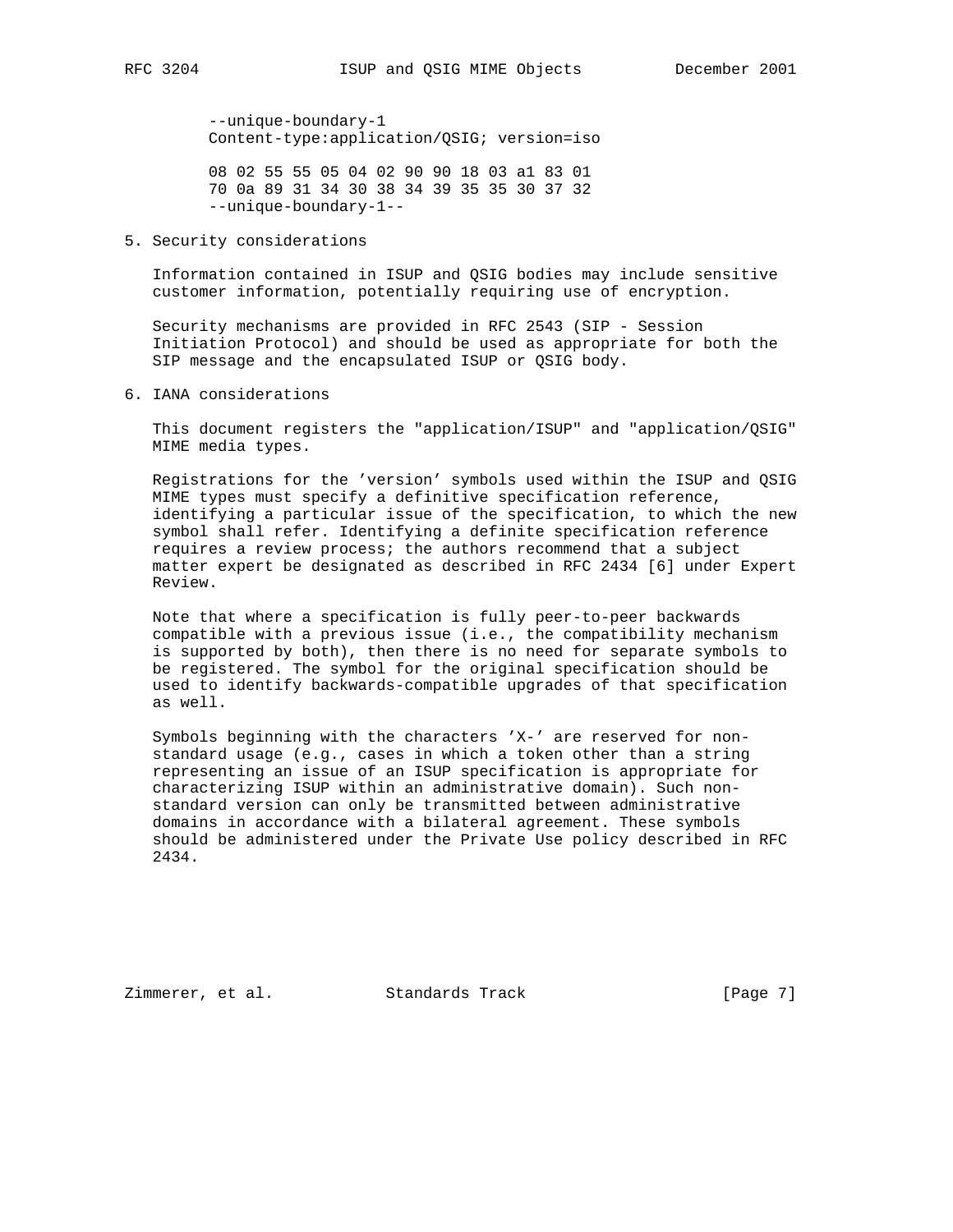This document registers a new disposition-type for the Content- Disposition header, 'signal', to be used when a MIME body contains supplemental signaling information (ISUP and QSIG as MIME bodies being examples of this).

 This document also defines a Content Disposition parameter, "handling". The handling parameter, handling-parm, describes how the UAS should react if it receives a message body whose content type or disposition type it does not understand. If the parameter has the value "optional", the UAS MUST ignore the message body; if it has the value "required", the UAS MUST return 415 (Unsupported Media Type). If the handling parameter is missing, the value "required" is to be assumed.

7. Authors Addresses

 Eric Zimmerer Rankom Inc. 19500 Pruneridge Ave Suite #4303 Cupertino, CA 95014, USA EMail: eric\_zimmerer@yahoo.com

 Aparna Vemuri Qwest Communications 6000 Parkwood Pl Dublin, OH 43016, USA EMail: Aparna.Vemuri@Qwest.com

 Jon Peterson NeuStar, Inc 1800 Sutter Street, Suite 570 Concord, CA 94520, USA EMail: jon.peterson@neustar.com

 Lyndon Ong Ciena Cupertino, CA, USA EMail: lyndon\_ong@yahoo.com

 Francois Audet Nortel Networks 4301 Great America Parkway Santa Clara, CA 95054, USA EMail: mzonoun@nortelnetworks.com

Zimmerer, et al. Standards Track [Page 8]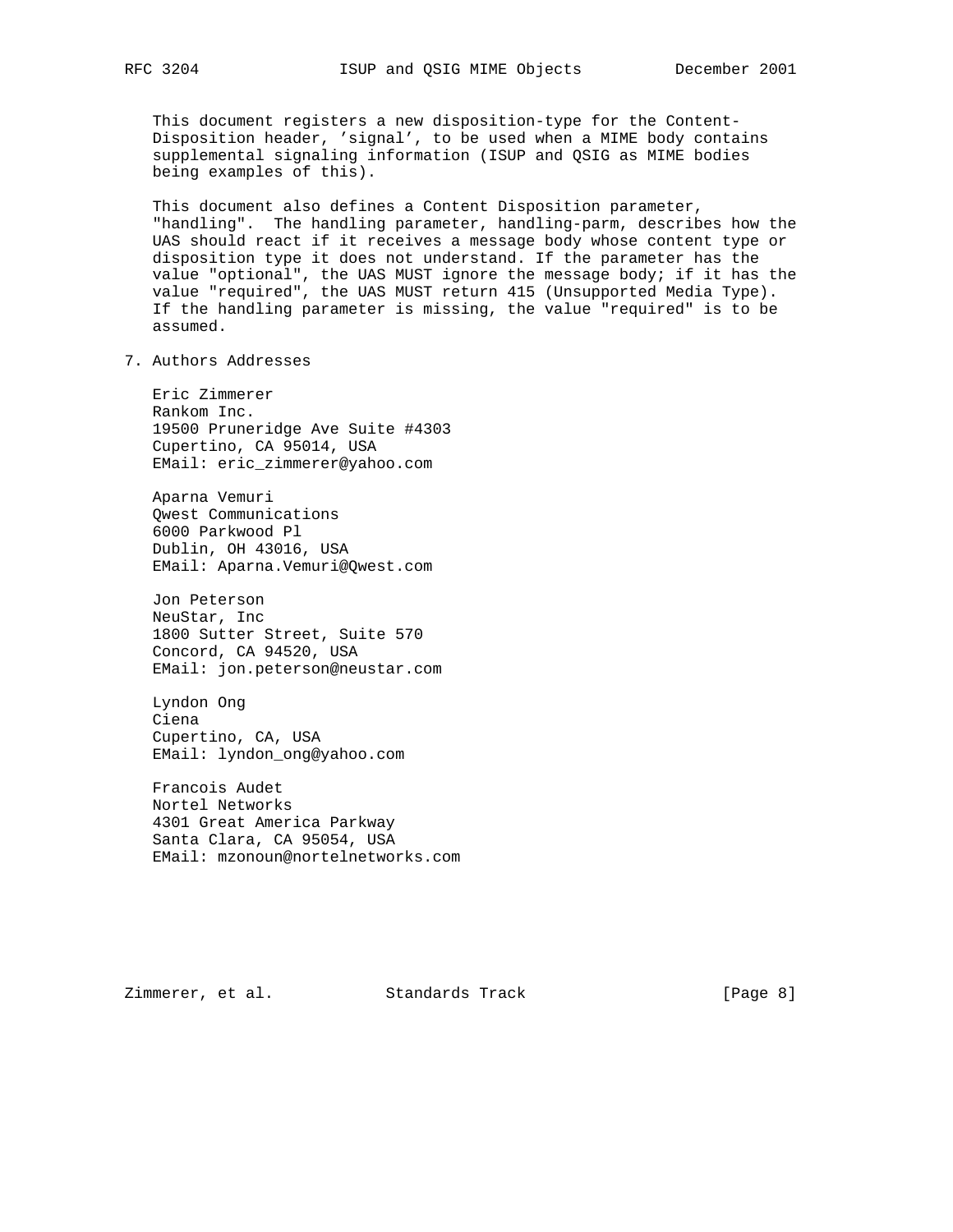Mo Zonoun Nortel Networks 4301 Great America Parkway Santa Clara, CA 95054, USA EMail: audet@nortelnetworks.com

 M. Watson Nortel Networks Maidenhead, UK EMail: mwatson@nortelnetworks.com

## 8. References

- [1] Freed, N., Klensin, J. and J. Postel, "Multipart Internet Mail Extensions (MIME) Part Four: Registration Procedures", BCP 13, RFC 2048, November 1996.
- [2] Handley, M., Schulzrinne, H., Schooler, E. and J. Rosenberg, "Session Initiation Protocol (SIP)", RFC 2543, March 1999.
- [3] Freed, N. and N. Borenstein, "Multipart Internet Mail Extensions (MIME) Part One: Format of Internet Message Bodies", RFC 2045, November 1996.
- [4] Freed, N. and N. Borenstein, "Multipart Internet Mail Extensions (MIME) Part Two: Media Types", RFC 2046, November 1996.
- [5] Troost, R., Dorner, S. and K. Moore, "Communicating Presentation Information in Internet Messages: The Content-Disposition Header Field", RFC 2183, August 1997.
- [6] Narten, T. and H. Alvestrand, "Guidelines for Writing an IANA Considerations Section in RFCs", BCP 26, RFC 2434, October 1998.

Zimmerer, et al. Standards Track [Page 9]